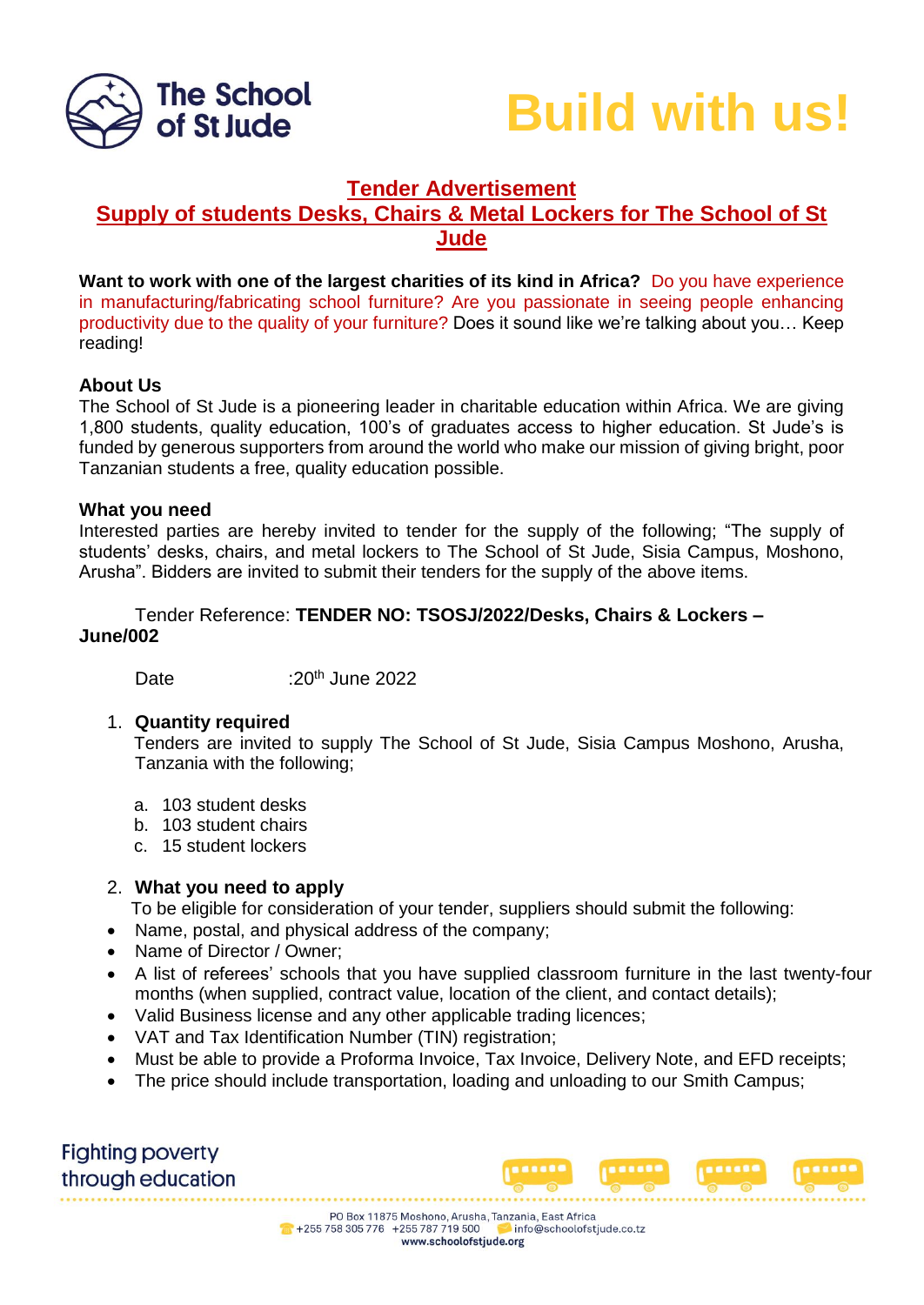



- Tendered price shall be fixed for the duration advised by the bidder, but such duration be not less than 90 days; and
- Prospective bidders must visit the Moshono campus to view & take details of the sample furniture.
- **Visit days are Monday to Friday from 8:30 am to 12:30 pm and 2:00 pm to 4:00 pm**

## **Specifications and conditions**

Desks to have lockable books drawer. Chairs are wooden seat & back on a metal frame with rubber stoppers to avoid scratches on the floor and the lockers are metal lockers with 8 lockable partitions. Prospective bidders must visit the Moshono campus to view and take details of the sample furniture.

## 3. **Submission**

All Tenders in one original copy, properly filled in, and enclosed in plain envelopes shall be submitted with the necessary documents not later than **19 th July 2022 at 9:00am** in a sealed envelope clearly marked

**TENDER FOR SUPPLY OF STUDENTS' DESKS, CHAIRS, AND METAL LOCKERS TO THE SCHOOL OF ST JUDE SISIA CAMPUS** to the following physical address:

The Head of Purchasing The School of St Jude Sisia Campus P.O. Box 11875 Arusha

## 4. **Opening of tenders**

Tenders will be opened on **19 th July 2022 at 11:00 am** in public. All the Tenderers or their representatives are invited to attend the tender opening ceremony at St Jude's Boardroom, Sisia Campus. Any of the following reasons will lead to disqualification; late submission of tenders, electronic tenders, and tenders not received will not be accepted for the tender opening ceremony for evaluation irrespective of the circumstances.

#### 5. **Notification of outcome**

Bidders shall be notified within 7 days of the tender opening. St Jude's reserves the right not to disclose how the outcome was obtained.

#### 6. **Enquiries**

Should you have any enquiries, please contact: The Head of Purchasing The School of St Jude +255 693 141 235

## **7. Notification of results**

Tenderers will be notified within 7 working days of the tender results.

**Fighting poverty** through education